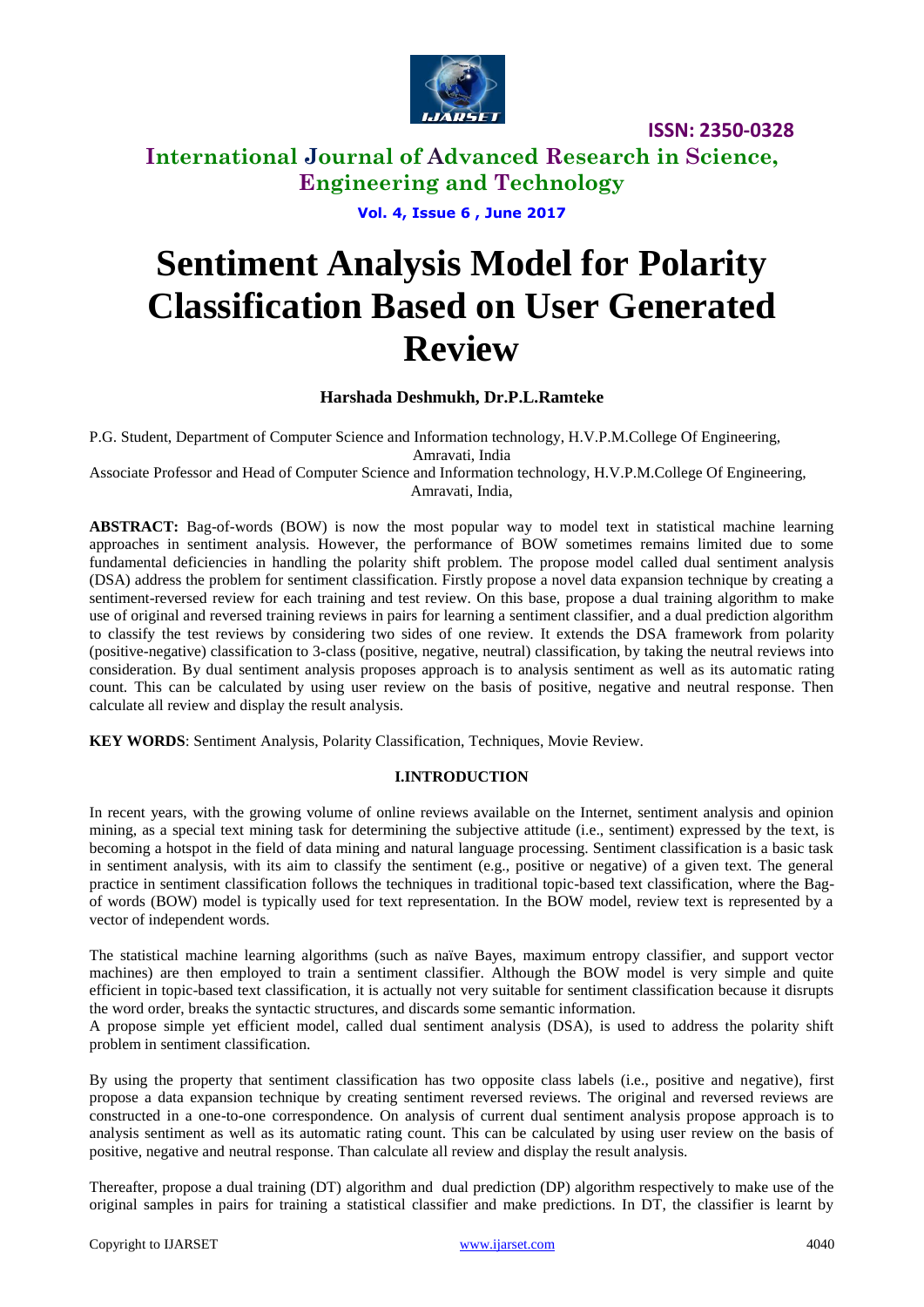

# **International Journal of Advanced Research in Science, Engineering and Technology**

# **Vol. 4, Issue 6 , June 2017**

maximizing combination of likelihoods of the original training data set. In DP, predictions are made by considering two sides of one review. That is, not only measure how positive/negative the original review is, but also how negative/ positive review in rating based.

# **II. LITERATURE REVIEW**

According to the levels of granularity, tasks in sentiment analysis can be divide into four categorizations: documentlevel, sentence-level, phrase-level, and aspect-level sentiment analysis. Focusing on the phrase/sub sentence- and aspect-level sentiment analysis, Wilson et al discussed effects of complex polarity shift. They began with a lexicon of words with established prior polarities and identify the contextual polarity of phrases based on some refined annotations. Choi and Cardie [4] further combined different kinds of negators with lexical polarity items though various compositional semantic models, both heuristic and machine learned, to improved sub sentential sentiment analysis. Nakagawa et al. developed a semi supervised model for sub sentential sentiment analysis that predicts polarity based on the interactions between nodes in dependency graphs, which potentially can induce the scope of negation. In aspect-level sentiment analysis, the polarity shift problem was considered in both corpus- and lexicon-based methods.

The data expansion technique has been seen in the field of handwritten recognition [3], where the performance of the handwriting recognition systems was significantly improved by adding some synthetic training data. In the field of natural language processing and text mining, Agirre and Martinez [2] proposed expanding the amount of labelled data through a Web search using monospermous synonyms or unique expressions in definitions from WorldNet for the task of word sense disambiguation.

# **III. PROPOSED SYSTEM**

In proposed system there are basically two modules are available .First module indicate dual sentiment analysis (DSA) framework in detail. And second module indicate the prediction user review rating on user previously review data. Fig.3 illustrates the process of a dual sentiment analysis. It contains two main stages: A) dual training (DT) and B) dual prediction (DP).



Fig1. The process of dual sentiment analysis. The rectangle filled with slash denotes the original data, and the rectangle filled with backslash denotes the reversed data.

# **A. Dual Training**

The original training specimens are reversed to their opposites. Indicate to them as "original training set" and "reversed training set. In our data expansion technique, there is a one-to-one correspondence among the original and reversed reviews. The classifier is trained by maximizing a combination of the likelihoods of the original and reversed training samples. This process is called dual training.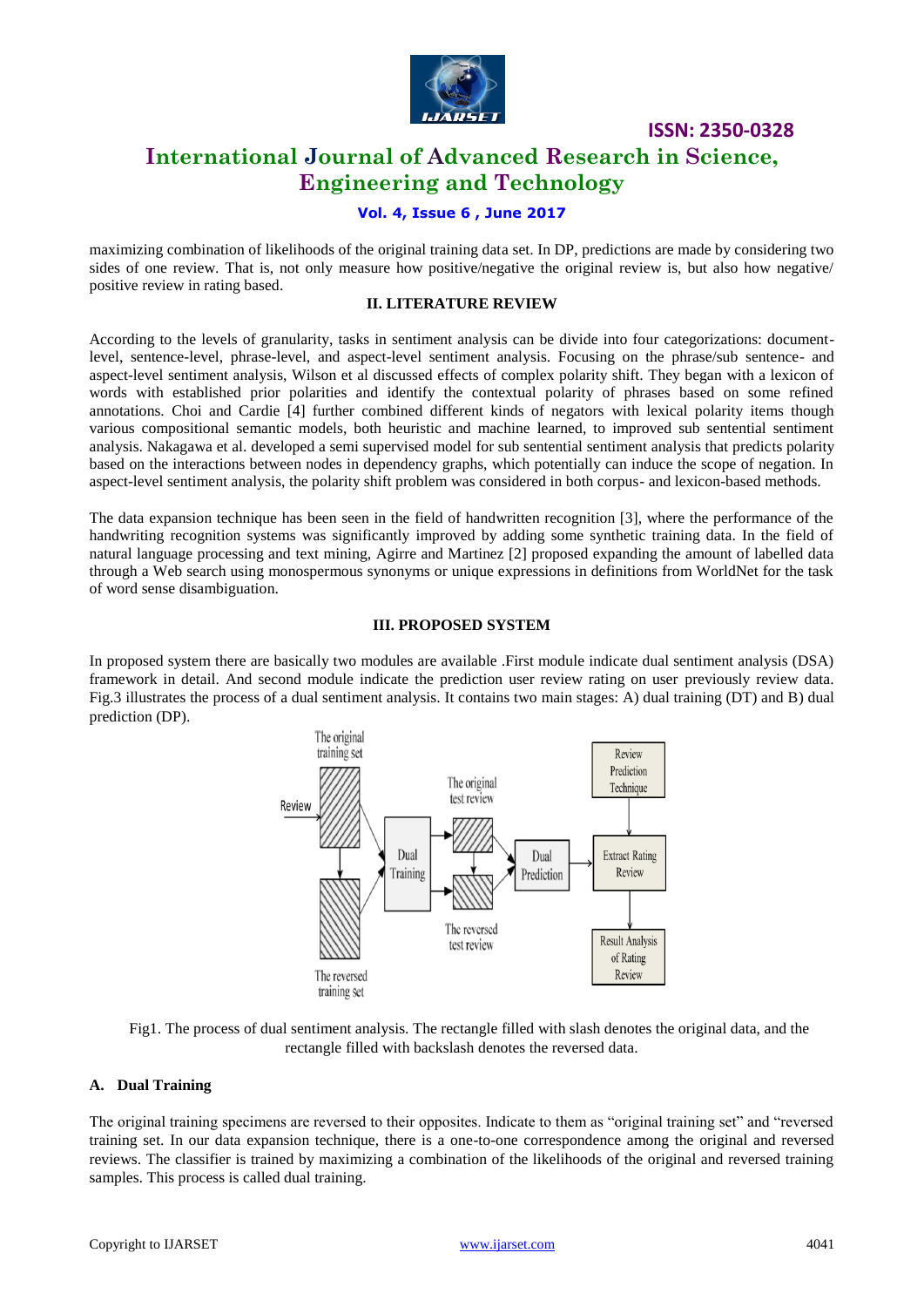

# **International Journal of Advanced Research in Science, Engineering and Technology**

# **Vol. 4, Issue 6 , June 2017**

# **B. Dual Prediction**

Dual prediction works in addressing the polarity shift problem. This time we think" I don't like this book. It is boring" is an original test review, and "I like this book. It is interesting" is the reversed test review. Accordingly, it is very likely that the original test review will be misclassified as Positive. While in DP, due to the removal of negation in the reversed review, "like" this time the plays a positive role. Therefore, the probability that the reversed review being classified into Positive must be high. In DP, a weighted combination of two component predictions is used as the dual prediction output.

#### **C. Review Prediction technique**

In review prediction technique, users predict the reviews like positive and negative. This collection of reviews used for various opinion analysis tasks. Users give the reviews on movies online. The admin then checks reviews, and displays an online rating for every movie.

#### **D. Extract Rating Review**

After gives the user online reviews, system extract the reviews like positive, negative and neutral .Then it displays an online rating reviews and extracting from the positive, negative and neutral reviews.

#### **E. Result Analysis Of Rating Review**

In the result analysis, all the reviews are gathers for a particular movie and calculate an average rating to score it.This score is generated for every movie in the system. This system also sorts and displays top rating movies as per analysis and calculate the result. This provides an automated movie rating system based on sentiment analysis.

# **IV. ALGORITHM FOR SOCIAL SENTIMENT ANALYSIS**

This algorithm takes an English sentence and assigns sentiment ratings of "positive", "negative" and "neutral".

Identify and extract sentiment in given English string. Sentiment analysis (also known as opinion mining) refers to the use of natural language processing, text analysis and computational linguistics to identify and extract subjective information in source materials.

#### **A. Input:**

(Required): String sentence**\*** or A list of strings**\*\***

#### **B. Output:**

Sentiment<sup>\*</sup> of given sentence(s).

\*Note: 4 sentiment types are returned: Positive, negative, neutral & compound. The first three sentiments scale from 0 to 1. Compound sentiment is the overall sentiment, where it scales between -1 to 1, negative to positive respectively.

#### **Ex:**

```
Input:
```

```
{
  "sentenceList": [
   "I like double cheese pizza",
   "I love black coffee and donuts",
   "I don't want to have diabetes"]
}
```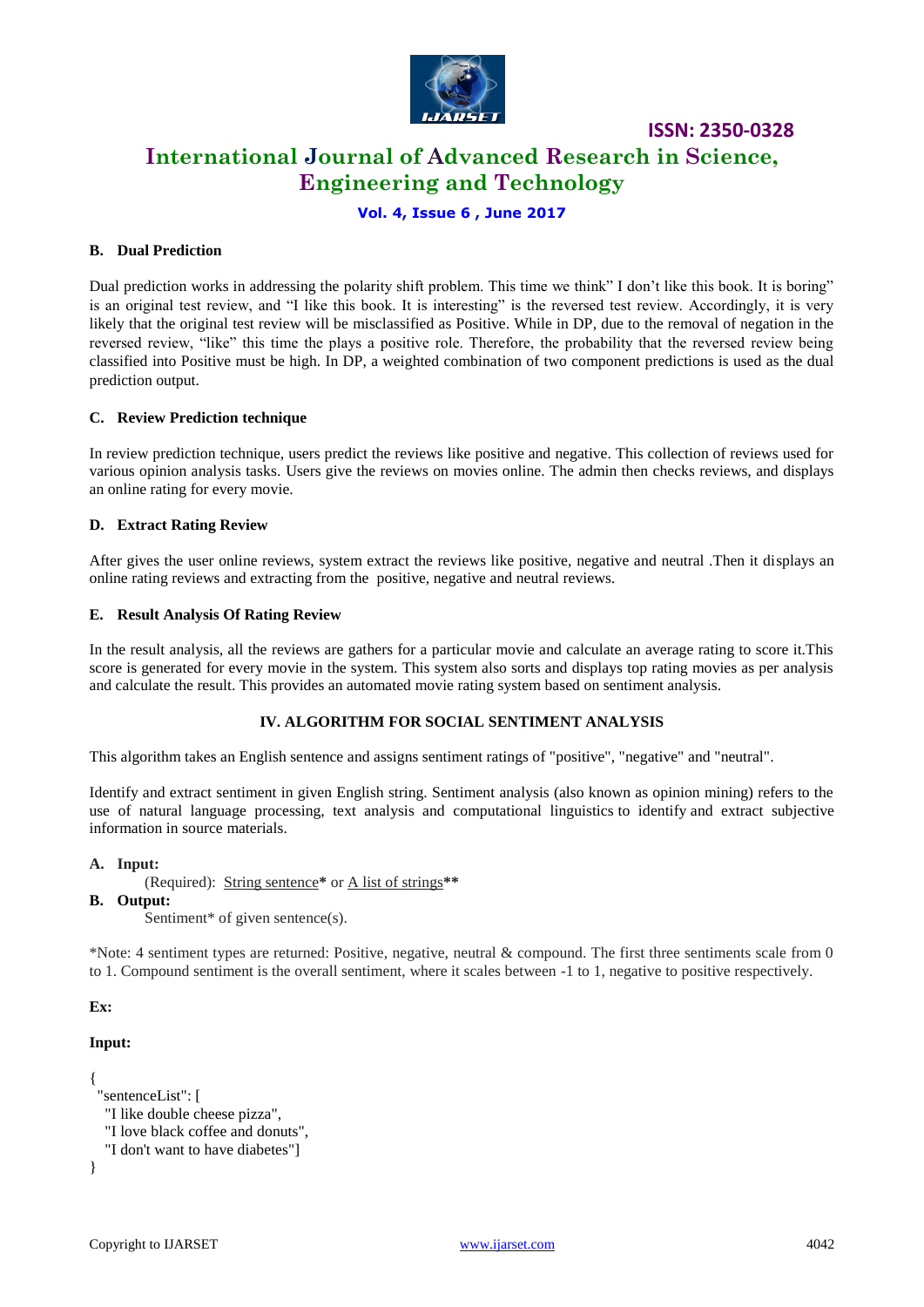

# **International Journal of Advanced Research in Science, Engineering and Technology**

**Vol. 4, Issue 6 , June 2017**

# **Output :**

```
\lceil {
    "positive": 0.455,
   "negative": 0,
   "sentence": "I like double cheese pizza",
   "neutral": 0.545,
   "compound": 0.3612
  },
  {
   "positive": 0.512,
   "negative": 0,
   "sentence": "I love black coffee and donuts",
   "neutral": 0.488,
   "compound": 0.6369
  },
  {
   "positive": 0,
   "negative": 0.234,
   "sentence": "I don't want to have diabetes",
   "neutral": 0.766,
   "compound": -0.0572
  }
]
```
# **V. SENTIMENT CLASSIFICATION**

Sentiment classifications are based on polarity, which may become positive, negative, or neutral. That's mean opinions may be classified into positive, negative, or neutral. Moreover, there is a forth type which is a constructive opinion which obtains suggestion to make the product better. Opinions are classified into three categories: the first one is direct opinions which opinion holder directly attack to target. Second one of opinion is comparative opinions which are opinion holder compare among entity. The third one is indirect opinions, which are implied as in idioms or expressed in a reverse way as in sarcasm. Researchers have studied sentiment analysis into three levels:

# **A. Document Level Sentiment classification**

Document level sentiment classification aims to classify the entire document as positive or negative. There is much actual work use one of the two types of classification techniques which are a Supervised method and Unsupervised method to build level document sentiment.

#### **Supervised method**

Sentiment classification is performed at document level sentiment. Sentiment classification can be used as a supervised classification problem with three classes positive, negative and neutral. Also, supervised request machine-learning algorithms like SVM Support Vector Machines to conclude the relationships between the opinions that expressed and text segment. A lot of researchers found that supervised learning techniques can perform well in SVM and Naïve Bayes.

#### **Unsupervised method**

Unsupervised classification is performed at the sentence level. There are two types of unsupervised classification, which are lexicon-based and syntactic-pattern based. Sentence and aspect level sentiment classification for the lexiconbased can be used.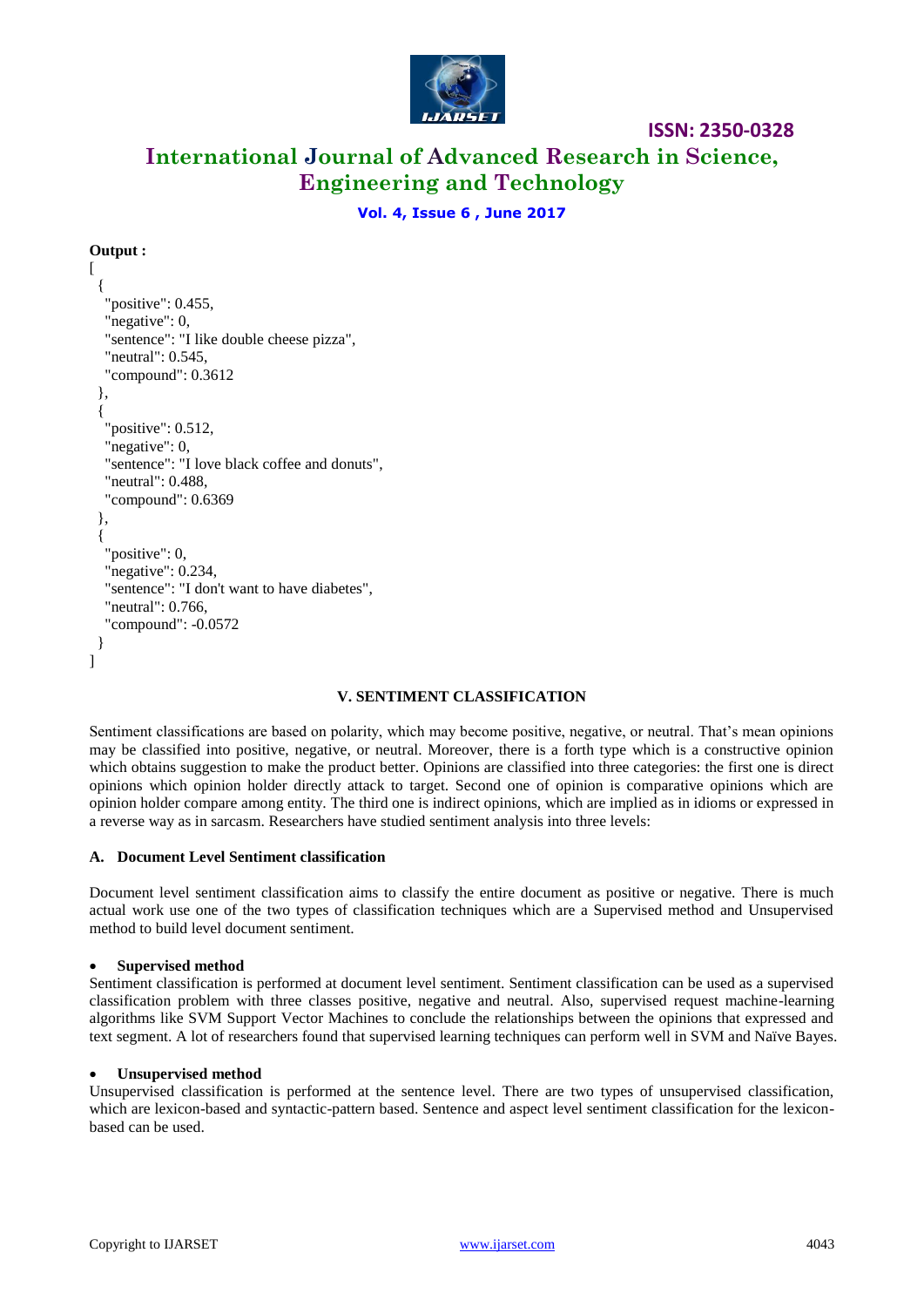

# **International Journal of Advanced Research in Science, Engineering and Technology**

# **Vol. 4, Issue 6 , June 2017**

# **B. Sentence Level Sentiment classification**

In this level, the task is to determine each sentence in the document as positive or negative opinions. Sentence level sentiment analysis has classified the polarity. This level is close to document level but here it accomplished by every sentence. However, there may be complex sentences in the text which make the sentence level is not helpful. There are two phases in level sentence sentiment done in every single sentence: First, each sentence classified, as subjective or objective, and the second one is the polarity of subjective sentence.

# **C. Aspect Level Sentiment classification**

It supposes that a document has a hold opinion on many entities and their aspects. Aspect level classification needs discovery of these entities, aspects, and sentiments for each of them.

# **VI. SENTIMENT ANALYSIS TECHNIQUE**

There are two techniques used in Sentiment Classification, Machine learning and Lexicon based. But in this paper, used only Lexicon based technique.

#### **Lexicon Based Approach**



Fig2. Lexicon based approach

**The Lexicon Based approach** involves calculating sentiment polarity for a review using the semantic orientation of words or sentences in the review.

Sentiment words are used in many sentiment classification tasks. Positive and negative sentiment words are used to express some desired and undesired states respectively Lexicon based approach deals with searching the axioms such as adjective, adverb, noun etc. form the sentence and comparing with seed words or training data set with its corresponding polarity in the database of words.

There are three main approaches to collect the sentiment word list. Manual approach, it is very time consuming and automated approach. The two types of automated approaches are presented in the following subsections:-

# **A. Dictionary-based approach**

Sentiment words are collected manually to form a small list, which is later developed by searching more words from a known corpora wordnet. Wordnet is a corpora the produces synonyms and antonyms for a word. The new words found excluding the seed words are included to the list. The process continues until no new words are found from the corpora. The major drawback of dictionary-based approach its inability of finding sentiment words with respect to a domain or a feature.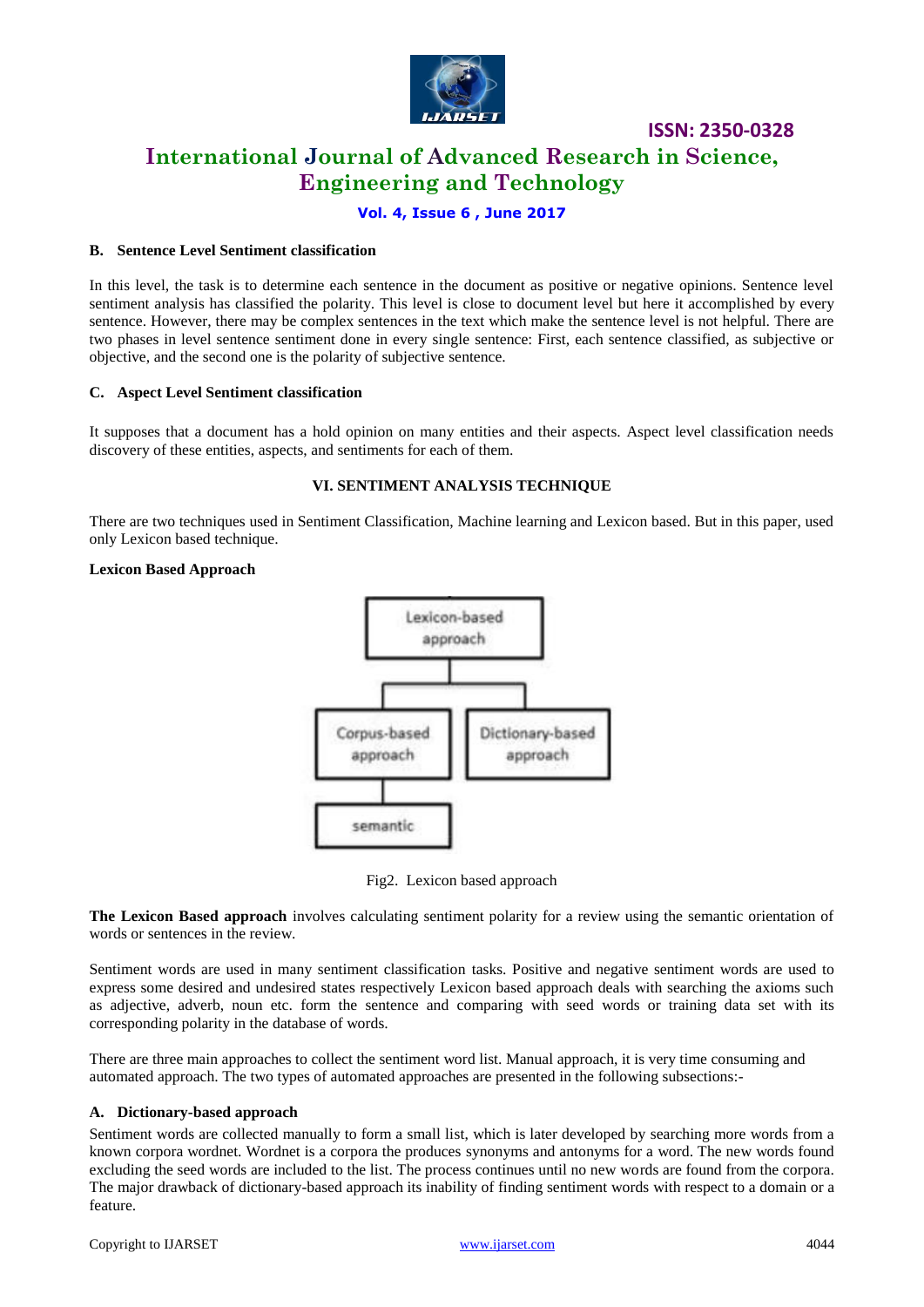

**International Journal of Advanced Research in Science, Engineering and Technology**

**ISSN: 2350-0328**

# **Vol. 4, Issue 6 , June 2017**

# **B. Corpus-based approach**

The Corpus-based approach helps to overcome the drawback of dictionary based approach in finding sentiment words with feature specific orientations. It depends on certain patterns that occur together along with a seed list of sentiment words to find similar sentiment words in a large corpus.

Corpus-based approach has a disadvantage that corpus-based alone is not as effective as the dictionary based approach because it is hard to cover all English words, but this approach has a major advantage that it can help to find domain and feature specific sentiment words using a domain corpus. The corpus-based approach is performed using statistical approach or semantic approach as illustrated in the following subsections:

#### **Semantic approach**

This method of finding co-occurrence seed sentiment words using semantic technique is done by deriving polarities using the co-occurrence of axioms as adjectives, adverbs in a corpus.

The Semantic approach gives sentiment values directly and gives similar sentiment values to semantically close words. These Semantically close words can be obtained by getting the list of sentiment words and iteratively expanding the initial set with synonyms and antonyms and then determining the sentiment polarity for an unknown word by the relative count of positive and negative synonyms of this word.

#### **VII. RESULT AND DISCUSSION**

In this system, user gives the reviews like positive, negative and neutral. This collection of reviews used for various opinion analysis tasks. Users give the reviews on movies online. The admin then checks reviews, and displays an online rating for every movie. Usually come across movie rating websites where users are allowed to review on movies online. These rating are provided as input to the website admin. The admin then checks reviews and displays an online rating for every movie. Online system that automatically allows users to post reviews and store them.

In the result analysis, first calculate the number of positive-negative-neutral count then on the basis of counting, it represents the graphically. The system now analyses this data to check for user sentiments associated with each review. The system now gathers all review for a particular movie and then calculates the number of count for the positivenegative-neutral. This provides an automated movie rating system based on sentiment analysis.

In result analysis, first show the Review analysis table and then graphical analysis with the help of particular movie.

# **Movie 1: Bahubali**

| <b>REVIEW ANALYSIS</b> |                |  |
|------------------------|----------------|--|
| <b>Possitive Count</b> | 4              |  |
| <b>Negative Count</b>  | 3              |  |
| <b>Neutral Count</b>   | $\overline{a}$ |  |
|                        |                |  |

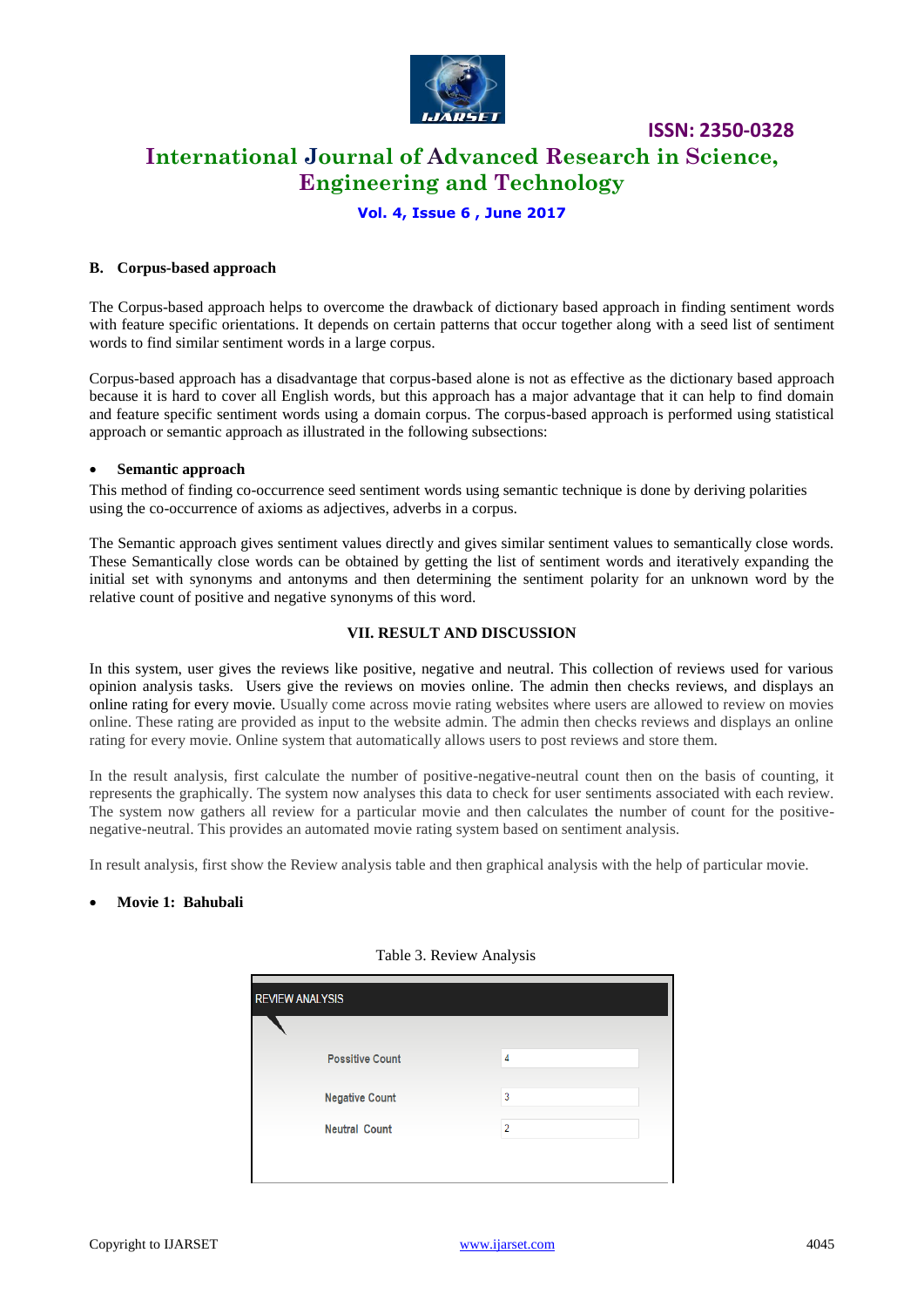

# **International Journal of Advanced Research in Science, Engineering and Technology**

**Vol. 4, Issue 6 , June 2017**



Graph 3. Review Analysis of Graph

Negative World Matching

```
string[] narr = { 'not', 'dislike', 'never', 'none', 'no' }; foreach (string ne in narr)
\{ string[] wordsToMatch;
         wordsToMatch = new string[1];
         wordsToMatch[0] = ne;
```
- Find sentences that contain all the terms in the words To Match array.
- The number of terms to match is not specified at compile time.

```
 var sentenceQuery = from sentence in sentences
 let w = sentence.Split(new char[] { '.', '?', '!', ' ', ';', ':', ',' },
               StringSplitOptions.RemoveEmptyEntries)
 Where 
 w.Distinct().Intersect(wordsToMatch).Count()==wordsToMatch.Count()
 select sentence;
 // Response.Write(sentenceQuery);
  foreach (string c in sentenceQuery)
  {
  nc += 1:
   }
 }
```
Positive world match...

```
pc = pc + sentences.Length - 1 - nc;\frac{1}{1} int s = sentences. Length - 1;
// Response. Write ("T="+s+" NC=" + nc+" Pc="+pc);
  tnc = tnc + nc;tpc = tpc + pc;if (nc == pc)tnec = tnec + 1;
  if (nc > pc && pc != 0)
      tnec = tnec + 1;
```